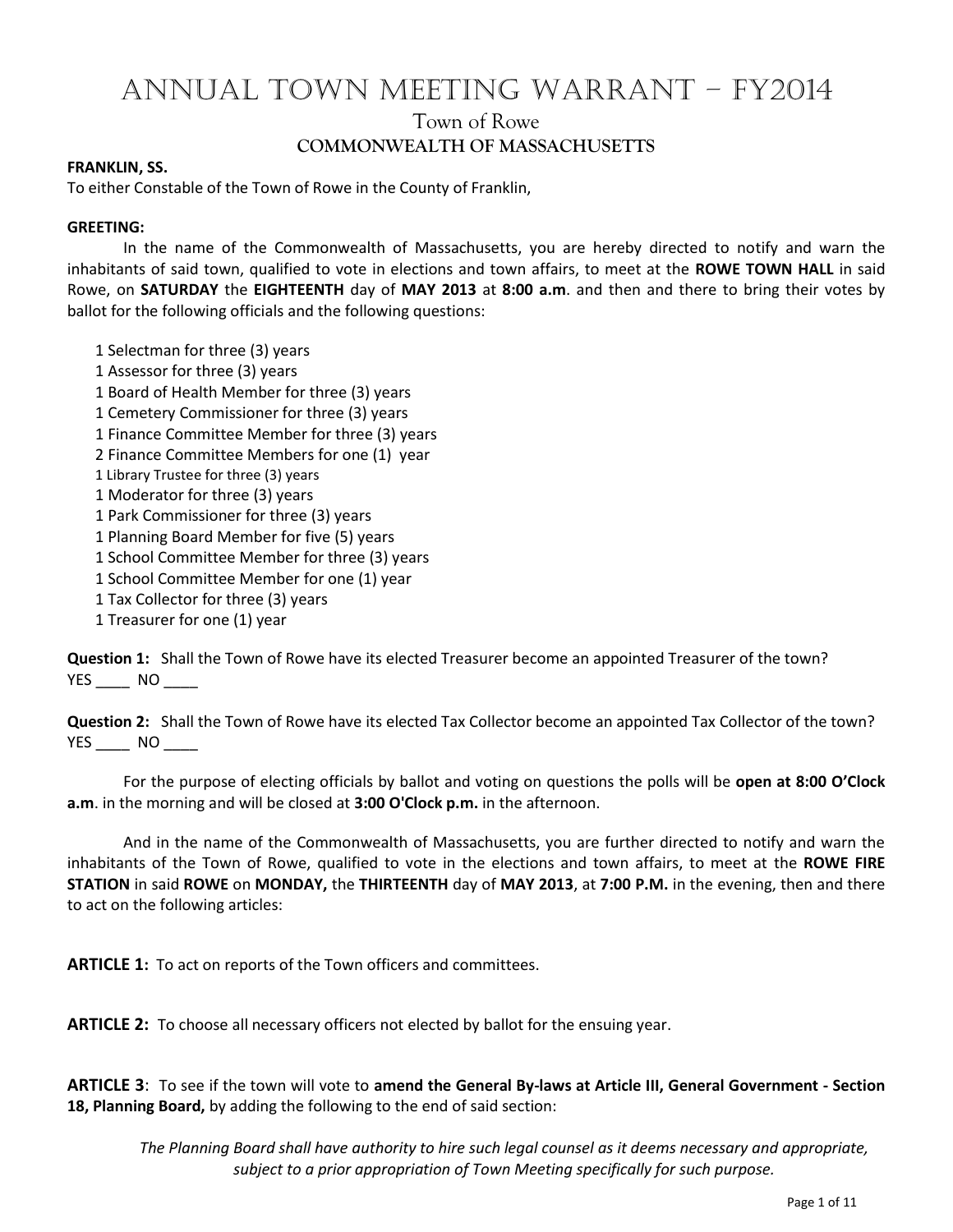**ARTICLE 4:** To see if the Town will vote to **RAISE and APPROPRIATE** the following sums for the conduct of **General Government,** including the charges and expenses of the various town offices, and compensation for elected and appointed officials for the 2014 fiscal year, or take any action in relation thereto.

| Administration                                           |            |
|----------------------------------------------------------|------------|
| Legal Expenses                                           | 12,000.00  |
| <b>General Administration</b>                            | 28,000.00  |
| Town Officer Expenses                                    | 2,000.00   |
| <b>Print Town Reports</b>                                | 4,600.00   |
| <b>Municipal Audit</b>                                   | 7,500.00   |
| <b>Town Coordinator Salary</b>                           | 60,817.00  |
| <b>Administrative Assistant Compensation</b>             | 13,000.00  |
| IT Hardware/Software                                     | 10,350.00  |
| <b>Tax Collector's Operations</b>                        | 7,008.00   |
| <b>Election/Teller Expenses</b>                          | 4,000.00   |
| Registrars & Census Takers Compensation                  | 350.00     |
| <b>Assistant Treasurer Compensation</b>                  | 100.00     |
| Bank Charges/Loan Interest                               | 750.00     |
| Bonding and Insurance                                    | 45,000.00  |
| Town-wide Notification System                            | 1,000.00   |
| Municipal Center Operations/Maintenance                  | 15,420.00  |
| Town Hall Custodian Wages                                | 6,620.00   |
| Town Hall Fuel Oil                                       | 6,000.00   |
| Town Hall Electricity                                    | 8,000.00   |
| Town Hall Elevator Maintenance Contract                  | 3,380.00   |
| <b>Energy Committee Operations</b>                       | 250.00     |
| Council on Aging                                         | 4,000.00   |
| <b>Conservation Commission Operations</b>                | 500.00     |
| <b>Subtotal Administration</b>                           | 240,645.00 |
| <b>Assessors' Office</b>                                 |            |
| Assessors' Clerk Compensation                            | 9,356.00   |
| <b>Assessors' Operations</b>                             | 8,000.00   |
| Assessors' Triennial Revaluation                         | 15,000.00  |
| <b>Subtotal Assessors' Office</b>                        | 32,356.00  |
| <b>Planning Board</b>                                    |            |
| <b>Planning Board Operations</b>                         | 1,250.00   |
| Planning Board Consulting Expenses & Independent Counsel | 5,000.00   |
| Planning Board Goal Post Operations                      | 10,100.00  |
| <b>Subtotal Planning Board</b>                           | 16,350.00  |
| <b>Stipends</b>                                          |            |
| <b>Moderator Stipend</b>                                 | 419.00     |
| Selectmen Stipends                                       | 5,657.00   |
| <b>Assessors Stipends</b>                                | 5,187.00   |
| <b>Treasurer Stipend</b>                                 | 7,982.00   |
| <b>Tax Collector Stipend</b>                             | 7,281.00   |
| Town Clerk Stipend                                       | 7,281.00   |
| <b>Subtotal Stipends</b>                                 | 33,807.00  |
| <b>Veterans Services</b>                                 |            |
| Veterans' District Services Assessment                   | 500.00     |
| Operations                                               | 450.00     |
| Veterans' Benefits                                       | 100.00     |
| <b>Subtotal Contracted Services</b>                      | 1,050.00   |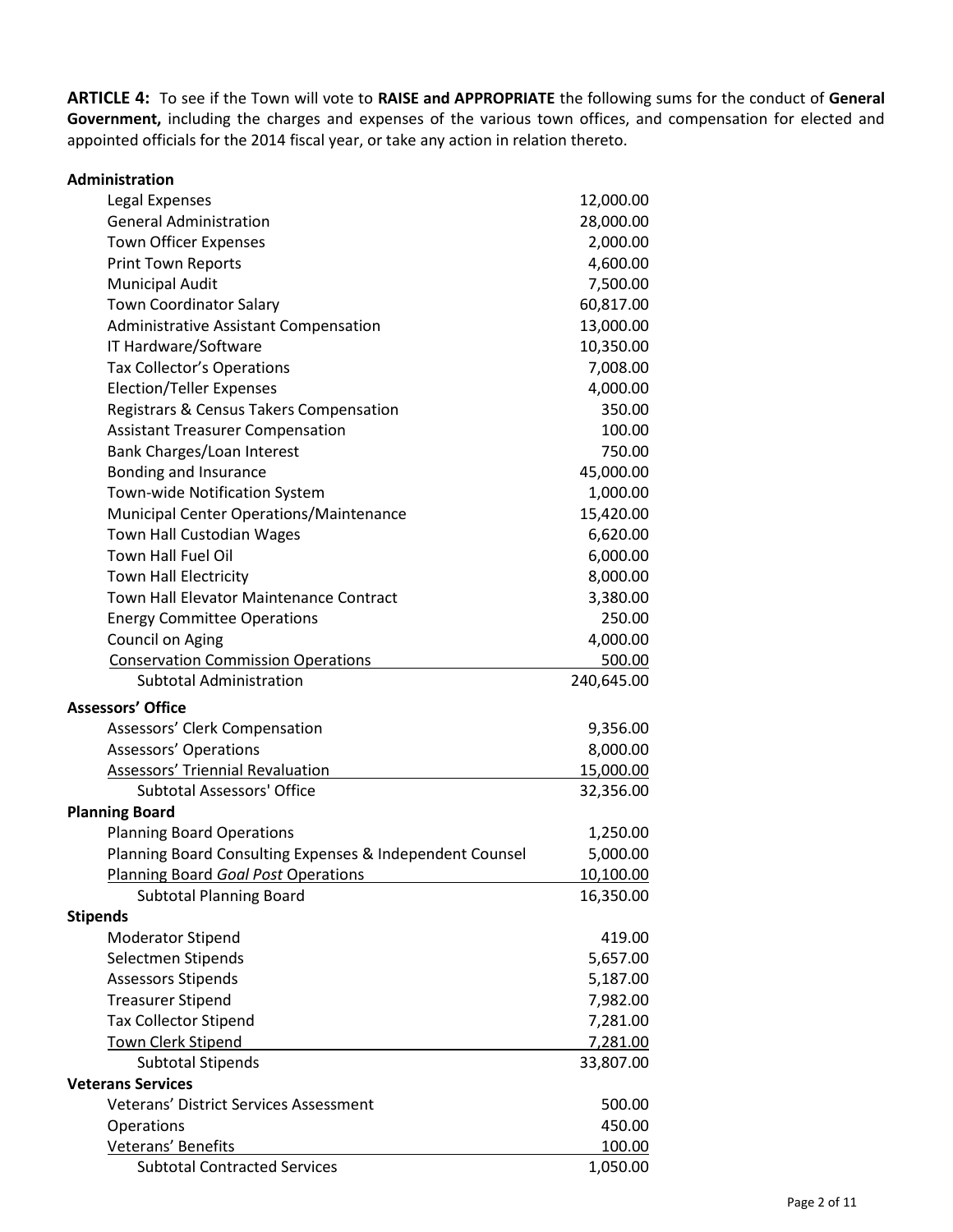| <b>Contracted Services</b>                                 |           |
|------------------------------------------------------------|-----------|
| <b>FRCOG Cooperative Purchasing Program</b>                | 1,391.00  |
| <b>FRCOG Accounting Program</b>                            | 24,045.00 |
| <b>Payroll Services</b>                                    | 4,250.00  |
| FCCIP Inspection Program (Building, Wiring, Plumbing, Gas) | 3,500.00  |
| <b>IT Consultant</b>                                       | 6,500.00  |
| <b>Subtotal Contracted Services</b>                        | 39,686.00 |
| <b>Regional Assessments</b>                                |           |
| <b>FRCOG Regional Services Assessment</b>                  | 11,390.00 |
| <b>FRCOG Statutory Assessment</b>                          | 8,449.00  |
| <b>Subtotal Regional Assessments</b>                       | 19,839.00 |

**Subtotal General Government From Taxation 383,733.00**

#### *Recommended by the Finance Committee*

**ARTICLE 5:** To see if the Town will vote to **RAISE and APPROPRIATE** the sum of **\$20,000.00** to be used as a **Reserve Fund** for extraordinary or unforeseen expenditures for the 2014 fiscal year, or take any action in relation thereto.

*Requested and Recommended by the Finance Committee*

| TOTAL GENERAL GOVERNMENT FROM TAXATION | 403,733.00 |  |
|----------------------------------------|------------|--|
|                                        |            |  |

**ARTICLE 6:** To see if the Town will vote to **RAISE and APPROPRIATE** the following sums for the operation and maintenance of **Public Works and Facilities** for the 2014 fiscal year, or take any action in relation thereto:

| <b>Highway Department</b>                           |            |
|-----------------------------------------------------|------------|
| DPW Superintendent's Salary                         | 80,291.00  |
| DPW Heavy Equipment Operators' Wages                | 180,662.00 |
| DPW Operations & Maintenance                        | 31,930.00  |
| DPW Heating Oil                                     | 5,500.00   |
| <b>DPW Electricity</b>                              | 1,500.00   |
| <b>Fuel for Town Vehicles</b>                       | 40,000.00  |
| Road Surface Maintenance/Reclamation                | 50,000.00  |
| <b>Annual DPW Projects</b>                          | 43,050.00  |
| Snow & Ice Removal (Winter Roads)                   | 68,612.00  |
| Subtotal Highway Department                         | 501,545.00 |
| <b>Other Public Works &amp; Facilities</b>          |            |
| Summer Youth Employment Program                     | 25,500.00  |
| <b>Street Lighting</b>                              | 5,253.00   |
| <b>Municipal Light Plant</b>                        | 1,000.00   |
| <b>Subtotal Other Public Works &amp; Facilities</b> | 31,753.00  |
| <b>Cemeteries - Cemeteries – Maintenance/Repair</b> | 15,000.00  |

#### **TOTAL PUBLIC WORKS & FACILITIES FROM TAXATION 548,298.00**

*Recommended by the Finance Committee, with a 1.7% increase to the Summer Youth Employment Program [\$25,934…diff \$434]*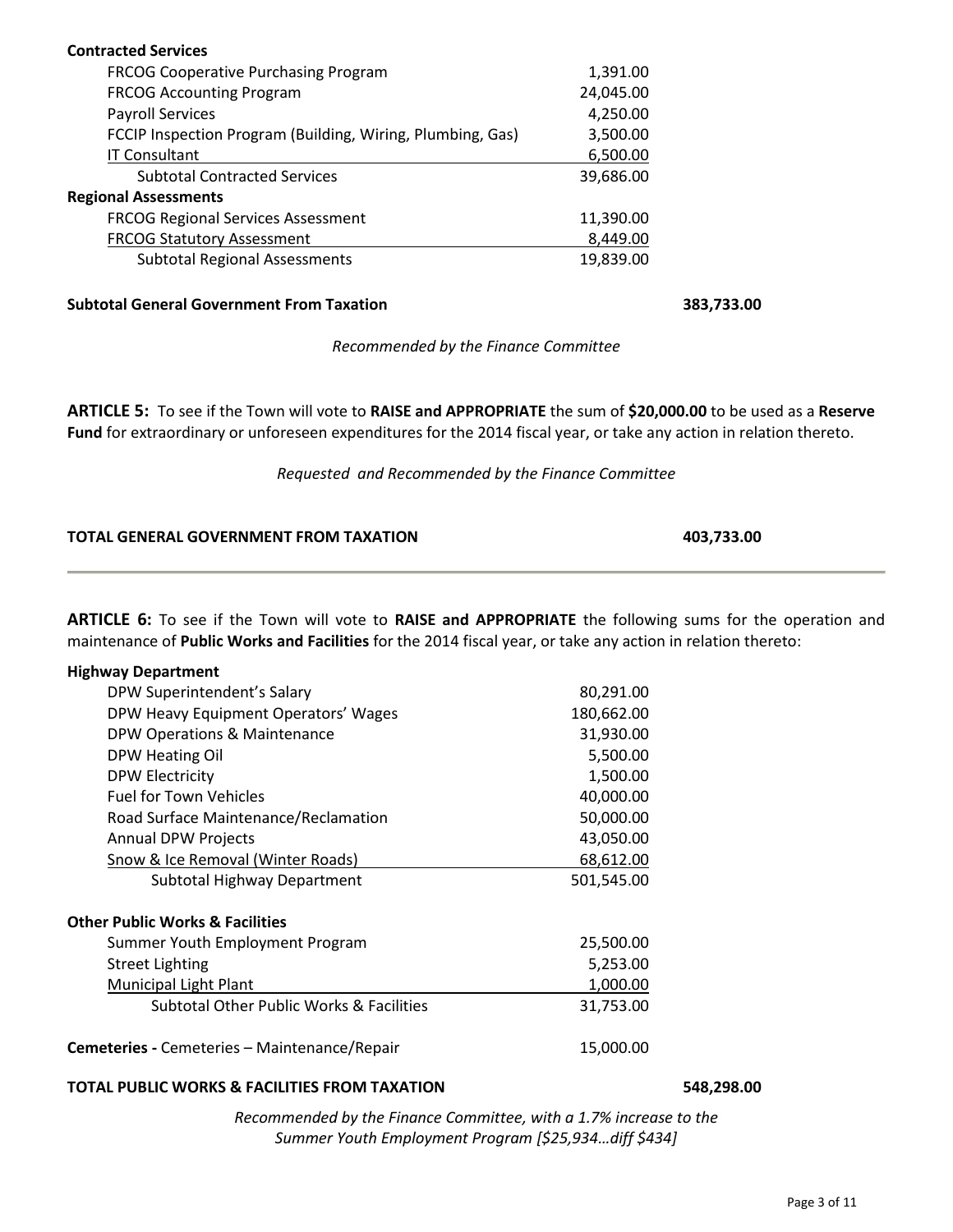**ARTICLE 7:** To see if the Town will vote to **RAISE and APPROPRIATE** the following sums for **Public Safety** for the 2014 fiscal year, or take any action in relation thereto:

| <b>Police Department</b>                        |           |
|-------------------------------------------------|-----------|
| Police Chief Stipend                            | 13,224.00 |
| <b>Police Officers Compensation</b>             | 20,654.00 |
| Operations                                      | 7,050.00  |
| <b>Subtotal Police Department</b>               | 40,928.00 |
| <b>Fire Department</b>                          |           |
| Fire Chief Stipend                              | 7,281.00  |
| <b>Fire Officers Stipends</b>                   | 5,690.00  |
| Fire Department Administrative Clerk            | 3,688.00  |
| <b>Firefighter Stipends</b>                     | 7,638.00  |
| <b>Fire Department General Operations</b>       | 16,602.00 |
| <b>Fire Station Heating Oil</b>                 | 4,300.00  |
| <b>Fire Station Electricity</b>                 | 2,000.00  |
| <b>Emergency Management</b>                     | 1,000.00  |
| <b>Forest Fire Control</b>                      | 100.00    |
| <b>Hazardous Material Control</b>               | 1,000.00  |
| <b>Subtotal Fire Department</b>                 | 49,299.00 |
| <b>Emergency Medical Services</b>               |           |
| <b>EMS Coordinator Stipend</b>                  | 2,119.00  |
| <b>Emergency Personnel Stipends/Expenses</b>    | 6,000.00  |
| <b>EMS Operations and Maintenance</b>           | 1,500.00  |
| <b>Subtotal Emergency Medical Service</b>       | 9,620.00  |
| <b>Animal Control and Inspection</b>            |           |
| Animal Control Officer Stipend                  | 628.00    |
| Regional Dog Control/Adoption Center Membership | 700.00    |
| <b>Animal Inspector Stipend</b>                 | 524.00    |
| Subtotal Animal Control and Inspection          | 1,852.00  |
| <b>Constable Stipend</b>                        | 524.00    |
|                                                 |           |

#### **TOTAL PUBLIC SAFETY FROM TAXATION 102,222.00**

*Recommended by the Finance Committee*

**ARTICLE 8:** To see if the Town will vote to **RAISE and APPROPRIATE** to the **STABILIZATION FUND** the sum of **\$3,000.00 for future ambulance services,** or take any action in relation thereto.

> *Note: Two-thirds vote is required to pass Articles involving Stabilization funds. Recommended by the Finance Committee*

**ARTICLE 9:** To see if the Town will vote to **RAISE and APPROPRIATE** the following sums for **Public Health and Sanitation** for the 2014 fiscal year, or take any action in relation thereto:

| <b>Transfer Station Attendant Compensation</b>       | 15,253.00 |
|------------------------------------------------------|-----------|
| Household Hazardous Waste Collection Day             | 500.00    |
| <b>Refuse Garden Operations</b>                      | 33,000.00 |
| Franklin County Solid Waste Mgmt District Assessment | 2,135.00  |
| Board of Health Stipend                              | 4,714.00  |
| Board of Health Clerk Wages                          | 6,958.00  |
| <b>Board of Health Operations</b>                    | 16,000.00 |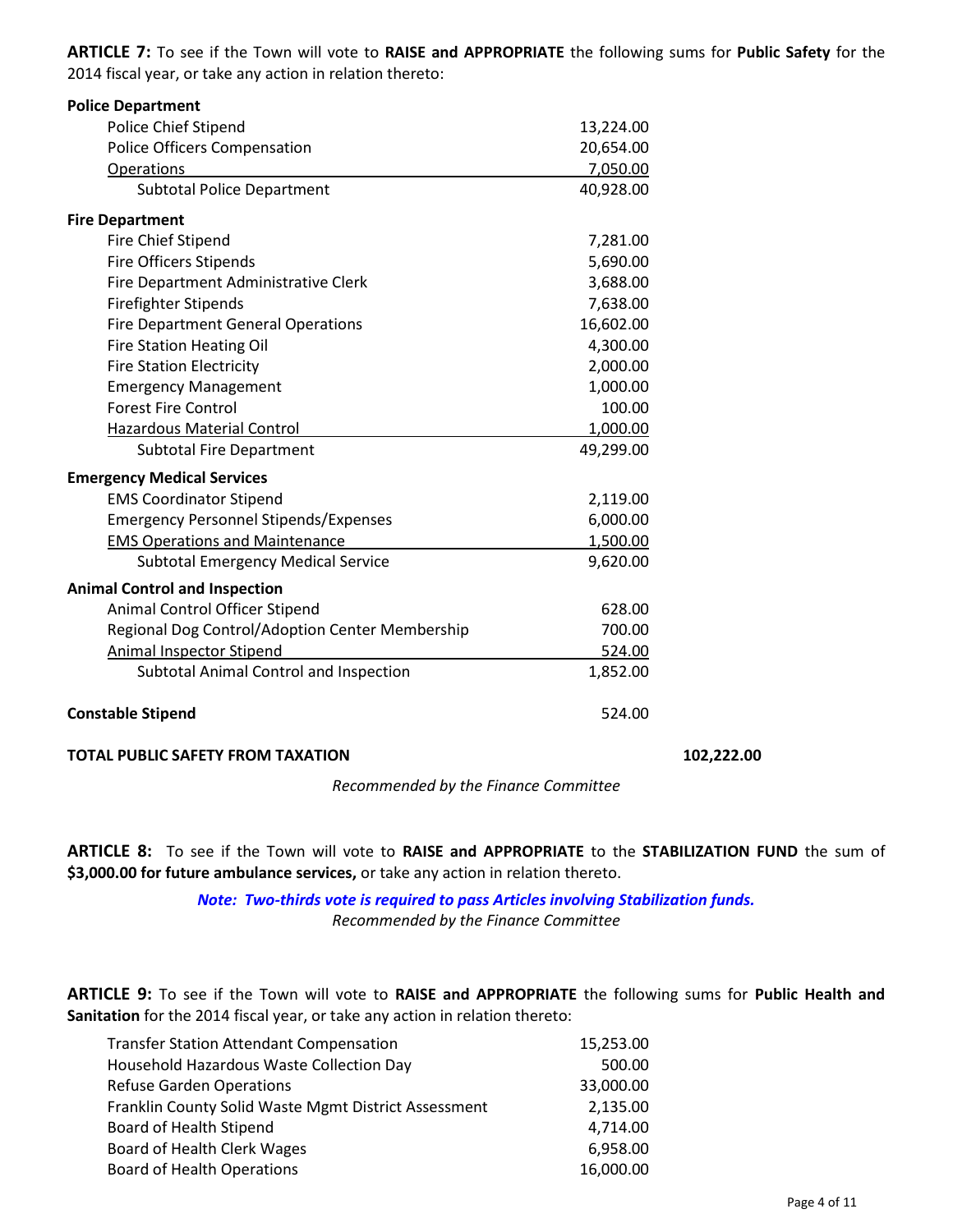| Town Nurse Wages                  | 42.697.00 |
|-----------------------------------|-----------|
| <b>Health Services Operations</b> | 6.500.00  |
| Physician's Stipend               | 500.00    |

#### **TOTAL PUBLIC HEALTH AND SANITATION FROM TAXATION 128,257.00**

*Recommended by the Finance Committee*

**ARTICLE 10:** To see if the Town will vote to authorize the Board of Health, pursuant to MGL Chapter 44, Section 53E½, to use a **revolving fund with a limit of \$5,000.00** for fiscal year 2014 to accept receipts related to the Town's recycling program and expenditures for the operation of the Town's solid waste and recycling programs, membership in and services in the Franklin County Solid Waste Management District, and the purchase of recycled content or environmentally preferable products, to be under the authority of the Board of Health, in which any remaining funds may be rolled over into a similar revolving fund for fiscal year 2015, or take any action in relation thereto.

#### **Requested by the Board of Health**

*Recommended by the Finance Committee*

**ARTICLE 11:** To see if the Town will vote to authorize the Board of Health, pursuant to MGL Chapter 44, Section 53E½, to use a **revolving fund with a limit of \$3,500.00** for the 2014 fiscal year to accept receipts from the Medicare Roster Billing Program for the purpose of **providing vaccine services,** in which any remaining funds may be rolled over into a similar revolving fund for fiscal year 2015, or take any action in relation thereto.

**Requested by the Board of Health**

*Recommended by the Finance Committee*

**ARTICLE 12:** To see if the Town will vote to **RAISE and APPROPRIATE** the following sums for **Kindergarten through Sixth grade (K-6) Public Schools** for the 2014 fiscal year, or take any action in relation thereto:

| <b>School Committee Stipend</b>                          |               | 4,357.00 |
|----------------------------------------------------------|---------------|----------|
| <b>Rowe School Local Budget</b>                          |               |          |
| Administration                                           | 8,525.00      |          |
| Instructional                                            | 753,780.00    |          |
| <b>Operations</b>                                        | 120,220.00    |          |
| <b>Student Support Services</b>                          | 95,443.00     |          |
| Technology                                               | 5,984.00      |          |
| Subtotal Rowe School Local                               | 983,952.00    |          |
| Less Estimated School Choice Receipts (Teacher Salaries) | (160, 287.00) |          |
| K-6 Rowe School Local Operating Budget                   | 823,665.00    |          |
| <b>Shared Services Budget</b>                            |               |          |
| Admin                                                    | 37,662.00     |          |
| Instructional                                            | 24,196.00     |          |
| <b>Operations</b>                                        | 2,693.00      |          |
| <b>Student Support Services</b>                          | 4,425.00      |          |
| Technology                                               | 15,122.00     |          |
| Transportation                                           | 52,989.00     |          |
| <b>Benefits</b>                                          | 23,993.00     |          |
| <b>Subtotal Shared Services</b>                          | 161,080.00    |          |

#### **TOTAL K-6 Budget 984,745.00**

*Recommended by the Finance Committee*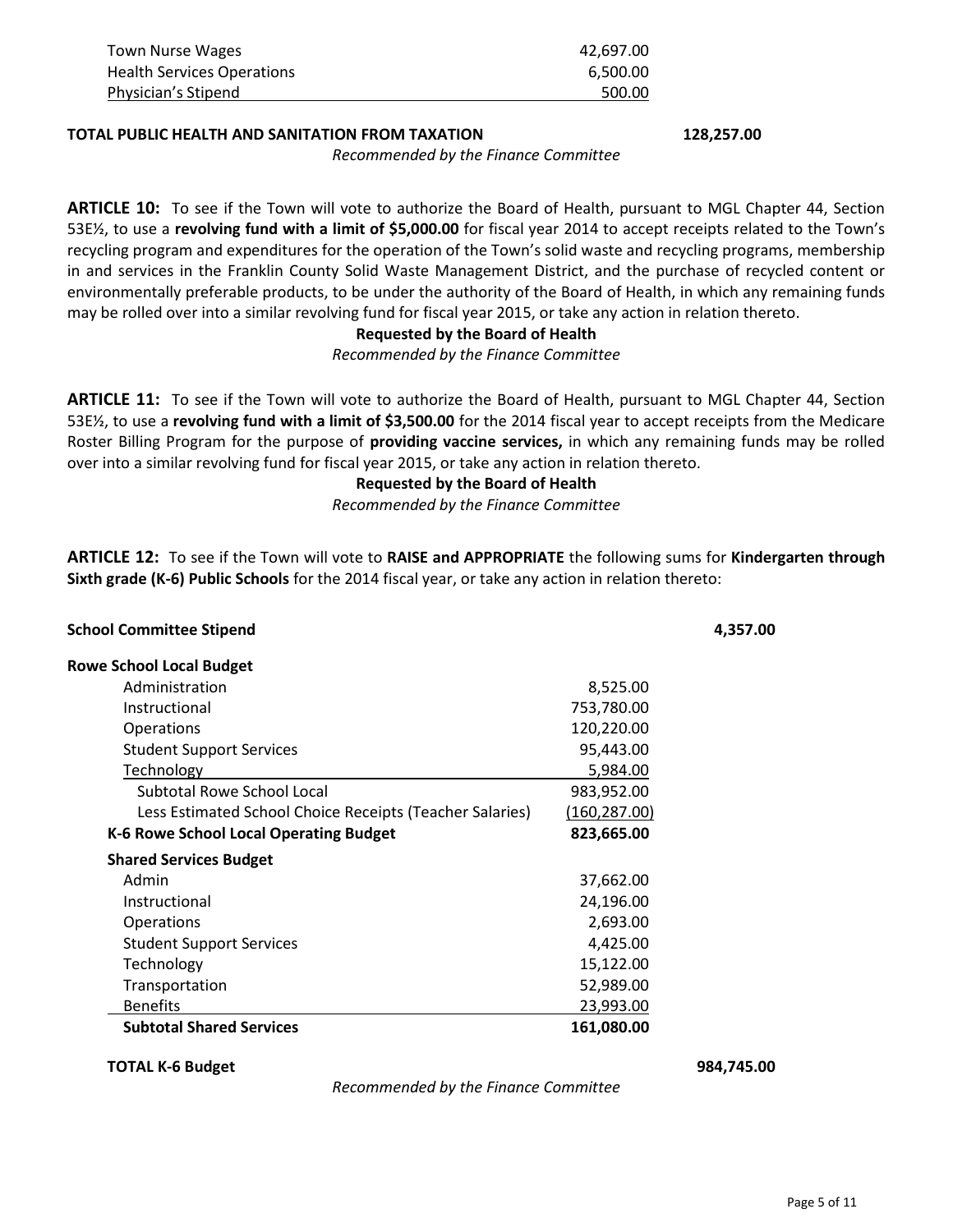**ARTICLE 13:** To see if the Town will vote to **RAISE and APPROPRIATE** the following sums for **Seventh through Twelfth grade (7-12) Public Schools** for the 2014 fiscal year, or take any action in relation thereto:

| High School Budget (Mohawk/FC Tech)                                                                                                         |            |              |
|---------------------------------------------------------------------------------------------------------------------------------------------|------------|--------------|
| Instructional - Spanish Teacher                                                                                                             | 15,000.00  |              |
| Mohawk Late Bus                                                                                                                             | 15,000.00  |              |
| <b>Transportation Contracted</b>                                                                                                            | 50,011.00  |              |
| Tuition - Mohawk Trail Regional MS/HS (See note)                                                                                            | 287,388.00 |              |
| Tuition - Franklin County Technical HS (see note)                                                                                           | 67,000.00  |              |
| <b>TOTAL 7-12 Public Schools from Taxation</b>                                                                                              |            | 434,399.00   |
| <b>NOTE:</b> Mohawk Tuition: 27 students @ \$10,6445 = \$287,388<br>Franklin County Tech: 4 students $\omega$ \$16,000 + \$3,000 = \$67,000 |            |              |
| TOTAL PUBLIC SCHOOLS FROM TAXATION                                                                                                          |            | 1,423,502.00 |
| Recommended by the Finance Committee                                                                                                        |            |              |

**ARTICLE 14:** To see if the Town will vote to authorize the School Committee, pursuant to MGL Chapter 44, Section 53E½, to use a **revolving fund with a limit of \$10,000.00** for the 2014 fiscal year to accept fees for **School Programs** for the purpose of offsetting department costs, in which any remaining funds may be rolled over into a similar revolving fund for fiscal year 2015, or take any action in relation thereto.

#### **Requested by the School Committee**

*Recommended by the Finance Committee*

**ARTICLE 15:** To see if the Town will vote to **RAISE and APPROPRIATE** the following sums for the **Rowe Town Library** for the 2014 fiscal year, or take any action in relation thereto:

| Library Director Compensation           | 23,400.00 |
|-----------------------------------------|-----------|
| <b>Library Staff Wages</b>              | 16,365.00 |
| Library Operations and Maintenance      | 18,511.00 |
| <b>Library Heating Oil</b>              | 2,000.00  |
| <b>Library Electricity</b>              | 1,600.00  |
| <b>CWMARS Mininet Annual Membership</b> | 3,567.00  |
| Library CWMARS Overdrive Assessment     | 250.00    |
| <b>TOTAL ROWE TOWN LIBRARY</b>          | 65,693.00 |

*Recommended by the Finance Committee, with Library Staff Wages increase limited to 1.7% [\$15,944…diff (\$421)]*

**ARTICLE 16:** To see if the Town will vote to **RAISE and APPROPRIATE** the following sums for the **management and operation of Pelham Lake Park** for the 2014 fiscal year, or take any action in relation thereto:

| Park Ranger Salary               | 43,975.00                                                                                     |
|----------------------------------|-----------------------------------------------------------------------------------------------|
| Park Wages                       | 40.244.00                                                                                     |
| <b>Operation and Maintenance</b> | 19.952.00                                                                                     |
| <b>TOTAL PARK</b>                | 104,171.00                                                                                    |
|                                  | Recommended by the Finance Committee, with a 1.7% increase to Park Wages [\$41,233diff \$989] |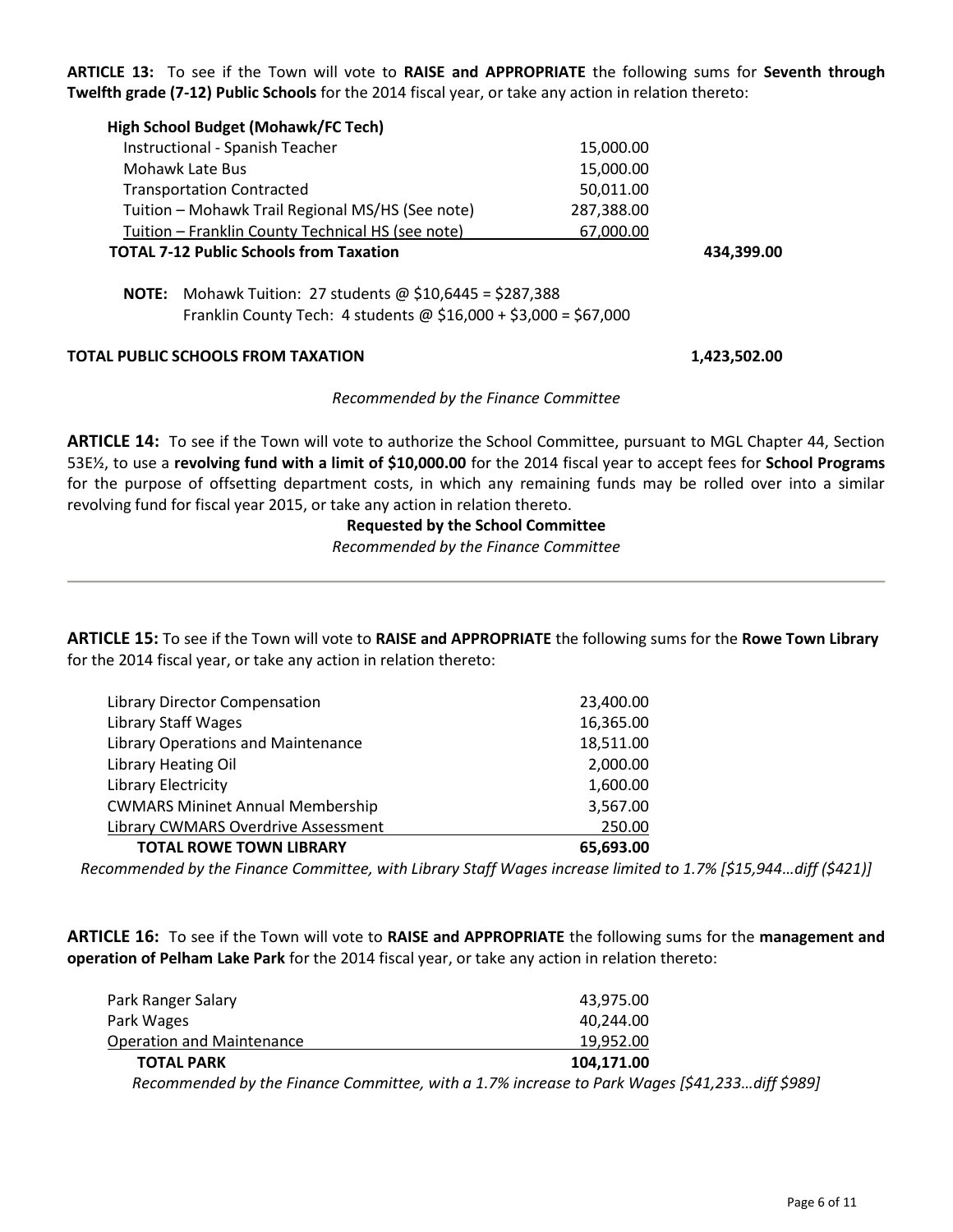**ARTICLE 17:** To see if the Town will vote to **RAISE and APPROPRIATE** the following sums fiscal year 2014 for **Culture and Recreation** items, or take any action in relation thereto:

| <b>TOTAL GRACY HOUSE</b>              | 6.500.00 |
|---------------------------------------|----------|
| <b>Beautification Committee</b>       | 2,000.00 |
| <b>Gracy House Materials/Supplies</b> | 500.00   |
| Gracy House Operations                | 4,000.00 |
|                                       |          |

*Recommended by the Finance Committee*

**ARTICLE 18:** To see if the Town will vote to **RAISE and APPROPRIATE** the following sums fiscal year 2014 for **Old Home Days,** or take any action in relation thereto:

| Old Home Day              | 5,500.00                             |
|---------------------------|--------------------------------------|
| Old Home Day Fireworks    | 5,500.00                             |
| <b>TOTAL OLD HOME DAY</b> | 11.000.00                            |
|                           | Recommended by the Finance Committee |

**ARTICLE 19:** To see if the Town will vote to authorize the **Old Home Day Committee**, pursuant to MGL Chapter 44, Section 53E½, to use a **revolving fund with a limit of \$5,000.00** for the 2014 fiscal year to accept departmental receipts generated by Old Home Day activities and programs for the purpose of **defraying expenses of Old Home Day,** in which any remaining funds may be rolled over into a similar revolving fund for fiscal year 2015, or take any action in relation thereto.

> *Requested by the Old Home Day Committee Recommended by the Finance Committee*

| 187,364.00 |
|------------|
|            |

**ARTICLE 20:** To see if the Town will vote to **RAISE and APPROPRIATE** the following sums for **Pensions and Insurance** for the 2014 fiscal year, or take any action in relation thereto.

| <b>Franklin County Retirement Assessment</b> | 115.054.00*  |  |
|----------------------------------------------|--------------|--|
| Unemployment Insurance                       | $1,000.00**$ |  |
| Group Health Insurance                       | 390,000.00** |  |
| FICA/Medicare Tax                            | 39,000.00**  |  |

#### **TOTAL PENSION & INSURANCE FROM TAXATION 545,054.00**

\* Excludes pension costs for teachers in MA Teachers' Retirement

\*\* Costs are for all applicable town & school employees

*Recommended by the Finance Committee*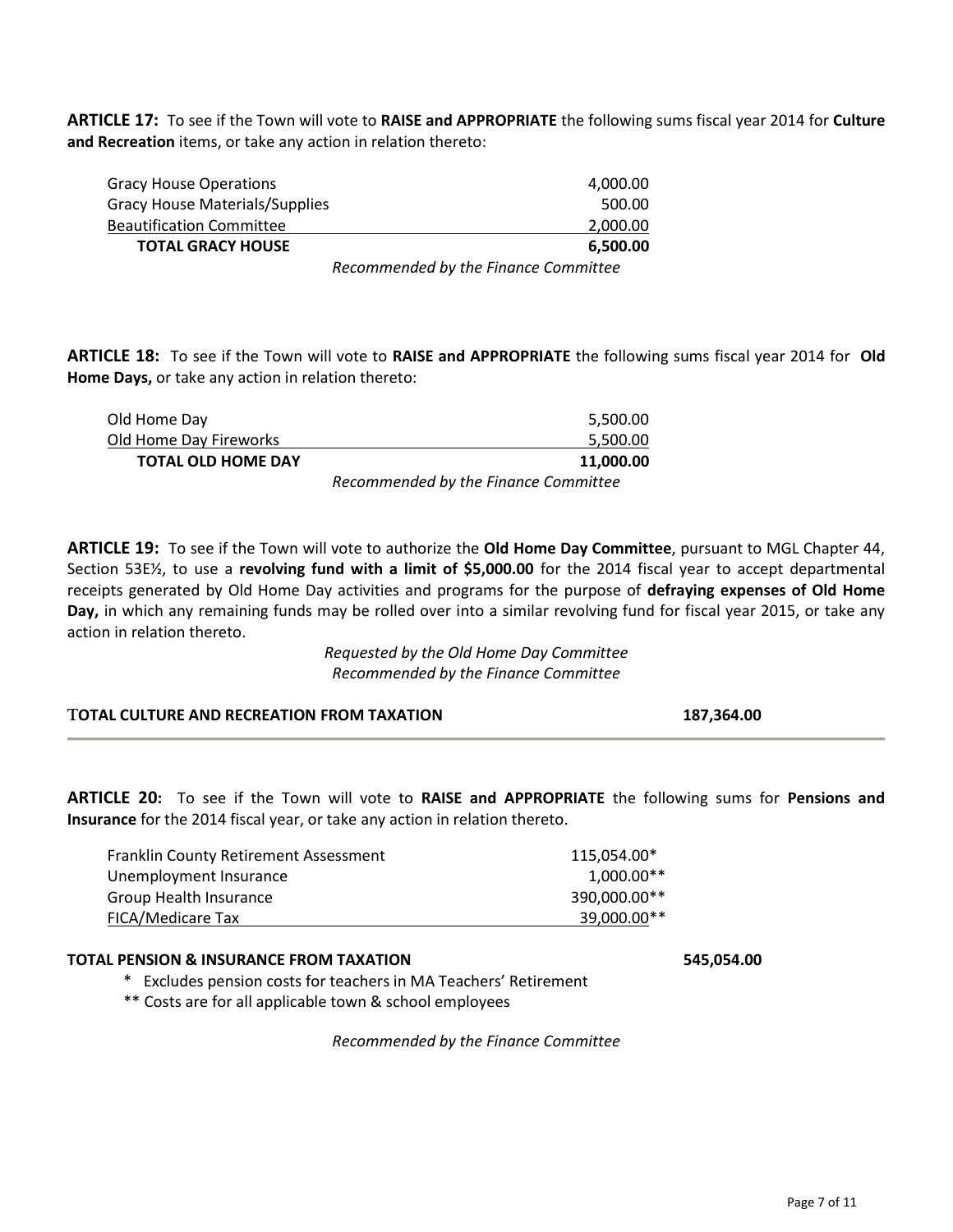**ARTICLE 21:** To see if the Town will vote to **APPROPRIATE** from **FREE CASH** the sum of **\$78,772.00** to be used to **reduce the FY2014 tax rate**, or take any action in relation thereto.

> *Recommended by the Board of Selectmen Recommended by the Finance Committee: an amount adjusted to reflect 1.7% increases in Wages as indicated in Articles 6, 15 & 16 [difference = \$1,002.00]*

**ARTICLE 22:** To see if the Town will vote to **APPROPRIATE** from the **CAPITAL STABILIZATION FUND,** the following sums **for capital equipment, repairs, and improvements,** or take any action in relation thereto:

| DPW – Mack Dump Truck & Sander          | 220.000.00 |            |
|-----------------------------------------|------------|------------|
| <b>TOTAL CAPITAL STABILIZATION FUND</b> |            | 220,000.00 |

*Finance Committee recommends the appropriation for the DPW—Mack Dump Truck &Sander*

*Note: Two-thirds vote is required to pass Articles involving Stabilization funds.*

**ARTICLE 23:** To see if the Town will vote to authorize the Selectmen to acquire by purchase, gift, eminent domain or otherwise permanent and temporary easements located in the Town of Rowe in certain parcels of land adjacent to and/or contiguous to the "Monroe Bridge," so-called, or the "Depot Street Bridge," so-called, which joins Monroe Hill Road, in Rowe, and Depot Street, in Monroe, and crosses the Deerfield River, as depicted on certain plans entitled "Massachusetts Department of Transportation Highway Division Plan and Profile of Depot Street/Monroe Hill Road," revised through March 12, 2013, on file with the Town Clerk, and the permanent and temporary easements in parcels of land located within 200 feet of said parcels, as such additional areas may be shown on said plans, as hereinafter revised, for public way purposes, including, without limitation, permanent highway easements and easements for the construction of improvements and structures, and other related purposes, which will enable the Town to undertake the Monroe Bridge reconstruction project; and as funding for such acquisitions and costs and expenses related thereto, to raise and appropriate, transfer from available funds, or borrow, or any combination thereof, a sum of money, or take any action in relation thereto

**ARTICLE 24:** To see if the Town will vote to **change the office of Town Treasurer from elected to appointed**, in accordance with General Laws Chapter 41, Section 1B.

**ARTICLE 25:** To see if the Town will vote to **change the office of Town Tax Collector from elected to appointed**, in accordance with General Laws Chapter, Section 1B.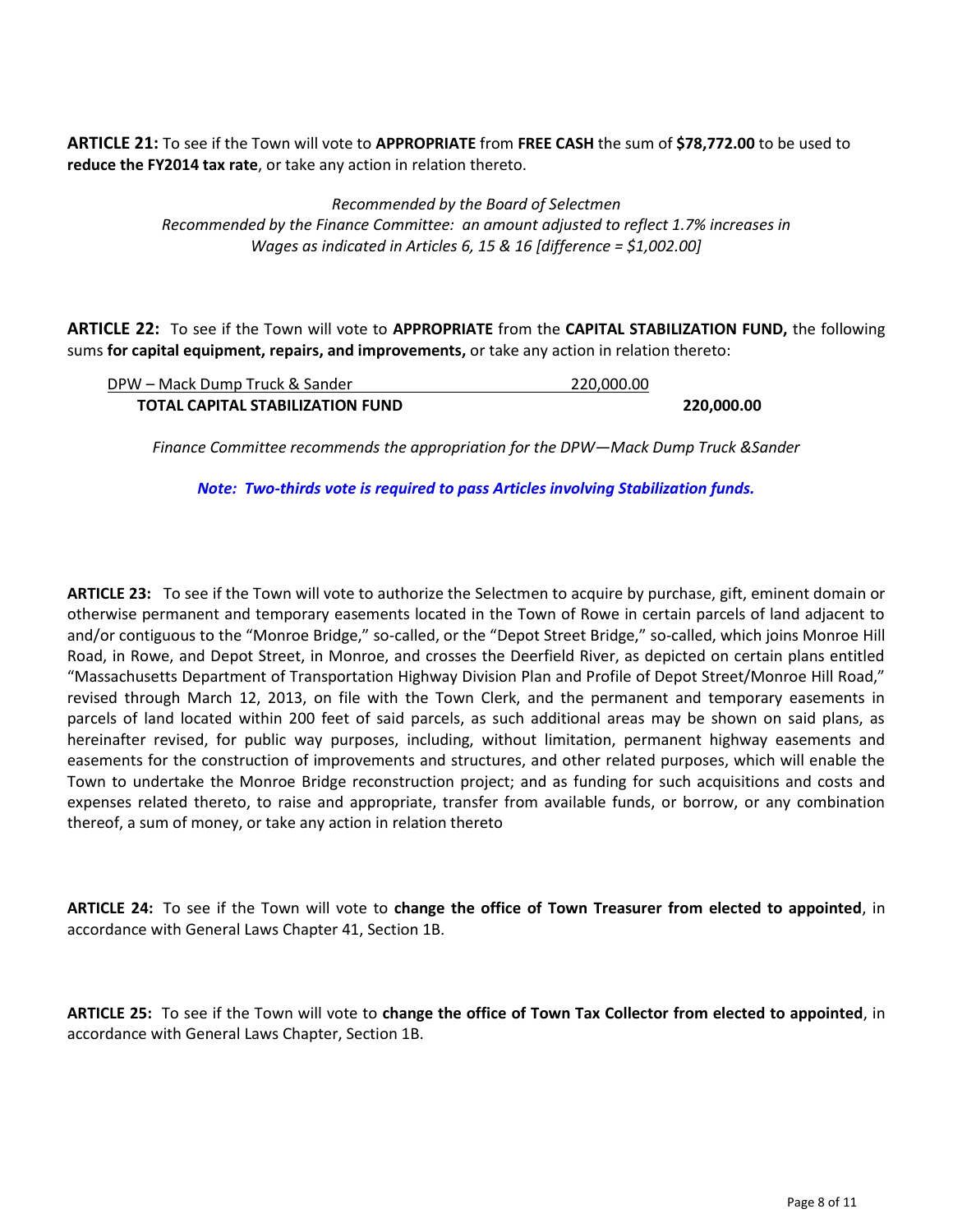#### **ARTICLE 26: Licensing Restriction By-law**

To see if the Town will vote to accept the provisions of **General Laws Chapter 40, Section 57** and to adopt the following General By-law in accordance with said statute to be added as **Article IV, Section 5**:

#### **Section 5. LICENSING RESTRICTION BYLAW**

### **A. Furnishing of list of delinquent taxpayers by Tax Collector.**

The tax collector shall annually furnish to each department, board, commission or division, hereinafter referred to as the licensing authority, that issues licenses or permits including renewals and transfers, a list of any person, corporation, or business enterprise, hereinafter referred to as the party, that has neglected or refused to pay any local taxes, fees, assessments, betterments or other municipal charges for not less than a twelve month period, and that such party has not filed in good faith a pending application for an abatement of such tax or a pending petition before the appellate tax board.

#### **B. Denial, revocation or suspensions of licenses and permits**.

The licensing authority may deny, revoke or suspend any license or permit, including renewals and transfers of any party whose name appears on said list furnished to the licensing authority from the tax collector or with respect to any activity, event or other matter which is the subject of such license or permit and which activity, event or matter is carried out or exercised or is to be carried out or exercised on or about real estate owned by any party whose name appears on said list furnished to the licensing authority from the tax collector; provided, however, that written notice is given to the party and the tax collector, as required by applicable provisions of law, and the party is given a hearing, to be held not earlier than fourteen days after said notice. Said list shall be prima facie evidence for denial, revocation or suspension of said license or permit to any party. The tax collector shall have the right to intervene in any hearing conducted with respect to such license denial, revocation or suspension. Any findings made by the licensing authority with respect to such license denial, revocation or suspension shall be made only for the purposes of such proceeding and shall not be relevant to or introduced in any other proceeding at law, except for any appeal from such license denial, revocation or suspension. Any license or permit denied, suspended or revoked under this section shall not be reissued or renewed until the license authority receives a certificate issued by the tax collector that the party is in good standing with respect to any and all local taxes, fees, assessments, betterments or other municipal charges, payable to the municipality as the date of issuance of said certificate.

#### **C. Payment agreements; limitations on license or permit.**

Any party shall be given an opportunity to enter into a payment agreement, thereby allowing the licensing authority to issue a certificate indicating said limitations to the license or permit and the validity of said license shall be conditioned upon the satisfactory compliance with said agreement. Failure to comply with said agreement shall be grounds for the suspension or revocation of said license or permit; provided, however, that the holder be given notice and a hearing as required by applicable provisions of law.

#### **D. Waivers.**

The board of selectmen may waive such denial, suspension or revocation if it finds there is no direct or indirect business interest by the property owner, its officers or stockholders, if any, or members of his immediate family, as defined in G.L. c.268A, §1, in the business or activity conducted in or on said property.

#### **E. Nonapplicability.**

This bylaw shall not apply to licenses or permits for open burning (G.L. c.48, §13); bicycles (G.L. c.85, §11A); sales of articles for charitable purposes (G.L. c.101, §33); children work permits (G.L. c.149, §69); clubs or associations dispensing food or beverage licenses (G.L. c.140, §21E); dog licenses (G.L. c.140, §137); fishing, hunting, trapping licenses (G.L. c.131, §12); marriage licenses (G.L. c.207, §28); theatrical events and public exhibition permits (G.L. c.140, §181); and any other local license or permit which the Town chooses to exclude from this bylaw by further amendment to this bylaw.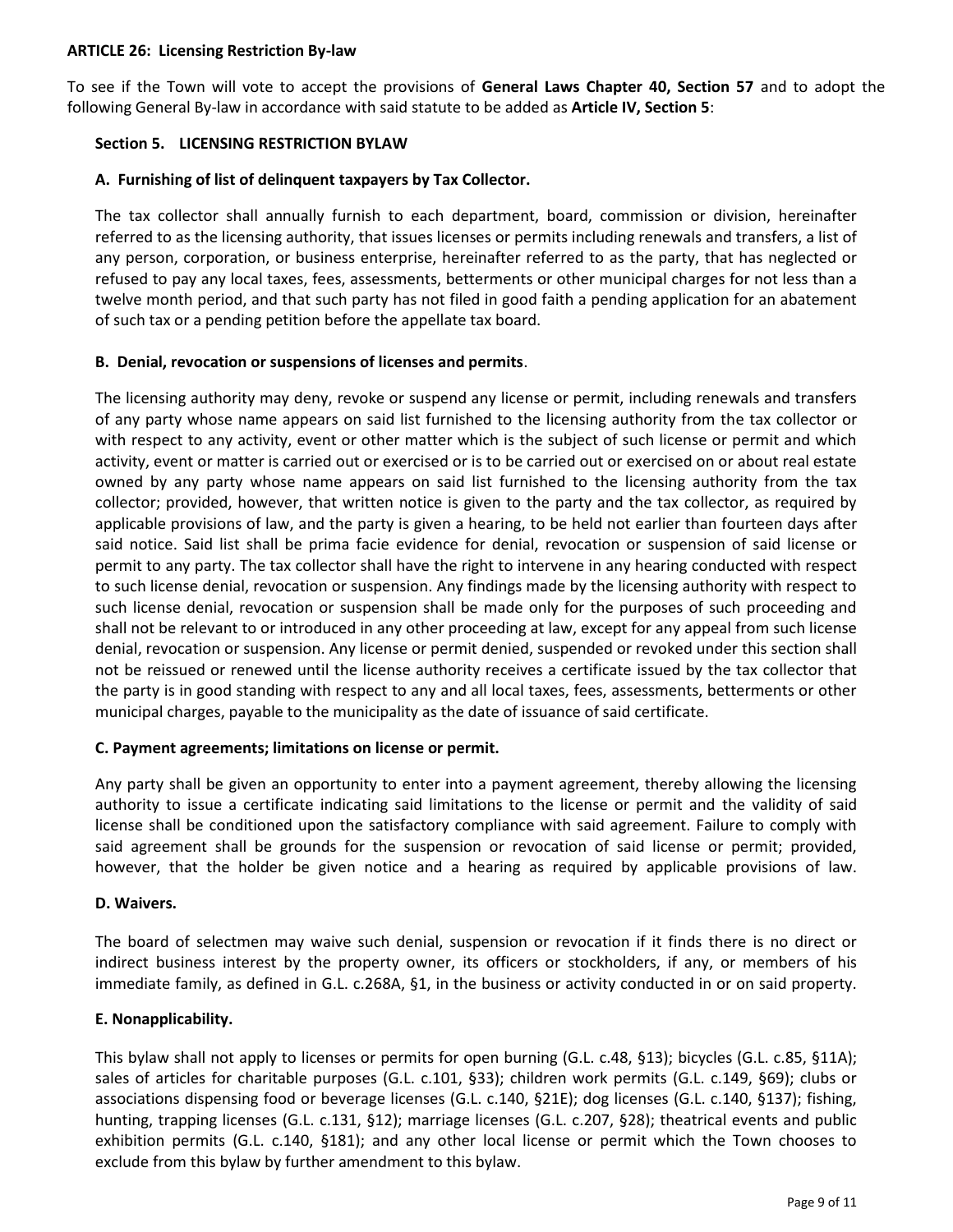#### **ARTICLE 27:** To act on the following **Citizens' Petition:**

We, the undersigned voters of the Town of Rowe, petition that the above article be placed on the Town Meeting warrant for Monday, May  $13<sup>th</sup> 2013$ .

To see if the Town will vote to amend the Town's Zoning Bylaw by adding new Article V, Section 2F, Temporary Moratorium on the Construction of Large Scale Wind Energy Systems that would provide as follows:

Article V, Section 2F: Purpose

If the Town of Rowe becomes a target of interest for the construction of large scale wind energy systems, this could have a dramatic affect [on] the Town as a whole. The Town of Rowe is rural and there currently are no large scale wind energy systems in the Town. There is an identifiable community need to establish long-term zoning regulations to ensure that such uses and development will be consistent with the Town's long term planning interests. It is crucial that the Town act now to establish a temporary moratorium on the use of land and the construction of structures related to such large scale wind and the issuance of building permits in connection with the same.

Article V, Section 2G: Temporary Moratorium

Notwithstanding any other provision in the Town of Rowe Zoning Bylaw to the contrary, no building permit may be issued for the construction of any large scale large wind energy system of more than 35 kilowatts, until July 1, 2014. The purpose of this temporary moratorium is to allow sufficient time to engage in a planning process to address the effects of such structures and uses in the Town and to enact bylaws in a manner consistent with sound land use planning goals and objectives, or take any action related thereto.

**ARTICLE 28:** The Board of Selectmen would like a **Sense of the Meeting** on the following matter:

1. Shall the town seek the installation of a cell tower(s)?

**ARTICLE 29:** To transact any other business that may lawfully come before the meeting.

And you are directed to serve this warrant by posting up attested copies thereof at the **Rowe Town Hall** and the **Rowe Transfer Station** in said Town, fourteen days at least before the time of holding said meeting.

Hereof fail not, and make due return of the Warrant, with your doings thereon, to the Town Clerk at the time of said meeting, as aforesaid.

Given under our hands this **TWENTY-NINTH** day of **APRIL** in the **YEAR OF OUR LORD TWO THOUSAND and THIRTEEN.**

Marilyn Wilson, Chairman Paul McLatchy III Noel Abbott

SELECTMEN OF ROWE A true copy, Attest: Robert L. Dykeman, Constable

#### **FRANKLIN, SS.**

Pursuant to the within Warrant, I have notified and warned the inhabitants of the Town of Rowe by posting up attested copies of the same at the **ROWE TOWN HALL** and the **ROWE TRANSFER STATION, FOURTEEN** days before the date hereof, as within directed.